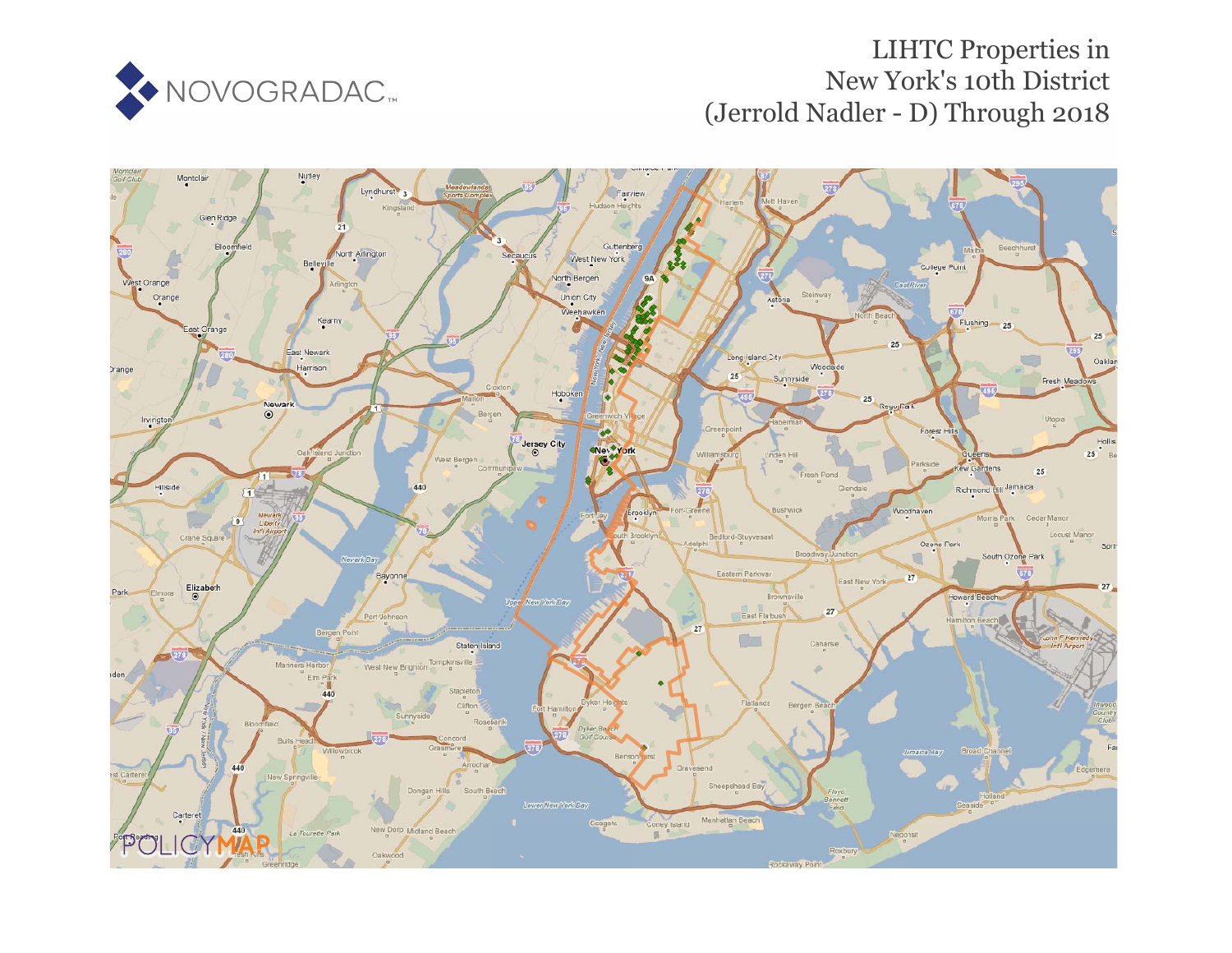| <b>Project Name</b>                                                               | <b>Address</b>                                                       | City            | <b>State</b>     | <b>Zip Code</b> | <b>Nonprofit</b><br><b>Sponsor</b> | <b>Allocation</b><br>Year | <b>Annual</b><br><b>Allocated</b><br><b>Amount</b> | <b>Year PIS</b>      | <b>Construction Type</b>  | <b>Total</b><br><b>Units</b> | Low<br><b>Income</b><br><b>Units</b> | <b>Rent or</b><br><b>Income</b><br><b>Ceiling</b> | <b>Credit %</b>                                       | <b>Tax-Exempt</b><br><b>Bond</b> | <b>HUD Multi-Family</b><br>Financing/<br><b>Rental Assistance</b> |
|-----------------------------------------------------------------------------------|----------------------------------------------------------------------|-----------------|------------------|-----------------|------------------------------------|---------------------------|----------------------------------------------------|----------------------|---------------------------|------------------------------|--------------------------------------|---------------------------------------------------|-------------------------------------------------------|----------------------------------|-------------------------------------------------------------------|
| 455 WEST 37TH STREET 455 W 37TH ST<br>APTS                                        | APAR                                                                 | NEW YORK        | NY               |                 |                                    | 2007                      | \$1,070,891                                        | 2009                 | <b>New Construction</b>   | 394                          | 80                                   | <b>50% AMGI</b>                                   | $30\,\%$ present $\,$ Yes value                       |                                  |                                                                   |
| WEST 105TH STREET                                                                 | $211\,\mathrm{WEST}$ $105\mathrm{TH}$ $$\phantom{1}$ NEW YORK STREET |                 | NY               | 10025           | No                                 | 1999                      | \$152,430                                          | 2000                 | New Construction          | 11                           | 11                                   | 60% AMGI                                          | $30\,\%$ present $\,$ $\rm Yes$<br>value              |                                  | No                                                                |
| THE LYRIC                                                                         | $255\ \mathrm{WEST\ 94TH}\ \overline{\phantom{X}}$ NEW YORK STREET   |                 | NY               | 10025           | No                                 | 1998                      | \$504,638                                          | 2000                 | <b>New Construction</b>   | 285                          | 71                                   | 60% AMGI                                          | $30\,\%$ present $\,$ Yes<br>value                    |                                  | No                                                                |
| 463 W 35TH ST                                                                     | 463 W 35TH ST NEW YORK                                               |                 | NY               | 10001           | Yes                                | 1999                      | \$104,180                                          | 2001                 | Acquisition and Rehab 14  |                              | 12                                   |                                                   | 70 % present $\hbox{~No}$<br>value                    |                                  |                                                                   |
| WEST 55TH & TENTH<br><b>AVE APTS</b>                                              | 508 W 55TH ST NEW YORK                                               |                 | NY               | 10019           |                                    | 1999                      | \$203,050                                          | 2001                 | <b>New Construction</b>   | 222                          | $45\,$                               |                                                   | $30\,\%$ present $\,$ Yes value                       |                                  |                                                                   |
| SITE 9A                                                                           | 564 W 52ND ST NEW YORK                                               |                 | NY               | 10019           | Yes                                | 2000                      | \$319,744                                          | 2001                 | Acquisition and Rehab 43  |                              | $30\,$                               |                                                   | $70\,\%$ present $\,$ No value                        |                                  |                                                                   |
| <b>ARCHSTONE WEST</b><br>54TH (THE FOUNDRY) STREET                                | 505 W. 54TH                                                          | <b>NEW YORK</b> | $_{\mathrm{NY}}$ | 10019           | No                                 | 1999                      | \$385,173                                          | 2001                 | <b>New Construction</b>   | 222                          | $45\,$                               | 50% AMGI                                          | $30\,\%$ present $\,$ Yes value                       |                                  | No                                                                |
| 458 W 17TH ST                                                                     | 458 W 17TH ST NEW YORK                                               |                 | NY               | 10011           | Yes                                | 2000                      | \$91,536                                           | 2002                 | Acquisition and Rehab 12  |                              | $\tau$                               |                                                   | $70\,\%$ present $\,$ No $\,$<br>value                |                                  |                                                                   |
| ANN AND NASSAU<br><b>STREETS</b>                                                  | 111 NASSAU ST NEW YORK                                               |                 | NY               | 10038           |                                    | Insufficient<br>Data      | \$412,020                                          | Insufficient<br>Data | New Construction          | 168                          | 34                                   | 50% AMGI                                          | 30 % present Yes<br>value                             |                                  |                                                                   |
| $30\mathrm{TH}$ AND TENTH AVEN $\frac{500\mathrm{WEST}}{\mathrm{STREF}}$ NEW YORK |                                                                      |                 | NY               | 10001           |                                    | 2012                      | \$1,442,132                                        | Insufficient<br>Data | <b>New Construction</b>   | 389                          | 78                                   | 50% AMGI                                          | 30 % present $\rm\thinspace\gamma_{\rm e s}$<br>value |                                  |                                                                   |
| <b>TRIBECA POINTE</b>                                                             | <b>41 RIVER TER</b>                                                  | <b>NEW YORK</b> | NY               | 10282           | No                                 | 1997                      | \$0                                                | 1998                 | New Construction          | 340                          | 70                                   |                                                   | $30\,\%$ present $\rm\thinspace_{Yes}$<br>value       |                                  |                                                                   |
| <b>BATTERY PLACE</b>                                                              | 70 BATTERY PL NEW YORK                                               |                 | NY               | 10280           | No                                 | 1998                      | \$0                                                | 1999                 | <b>New Construction</b>   | 209                          | 43                                   |                                                   | 30 % present $\rm\thinspace\gamma_{\rm es}$<br>value  |                                  |                                                                   |
| TRIBECA PARK                                                                      | 400 CHAMBERS NEW YORK<br><b>ST</b>                                   |                 | $_{\mathrm{NY}}$ | 10282           | No                                 | 1997                      | \$0                                                | 1999                 | Acquisition and Rehab 396 |                              | 81                                   |                                                   | $30\,\%$ present $\,$ Yes value                       |                                  |                                                                   |

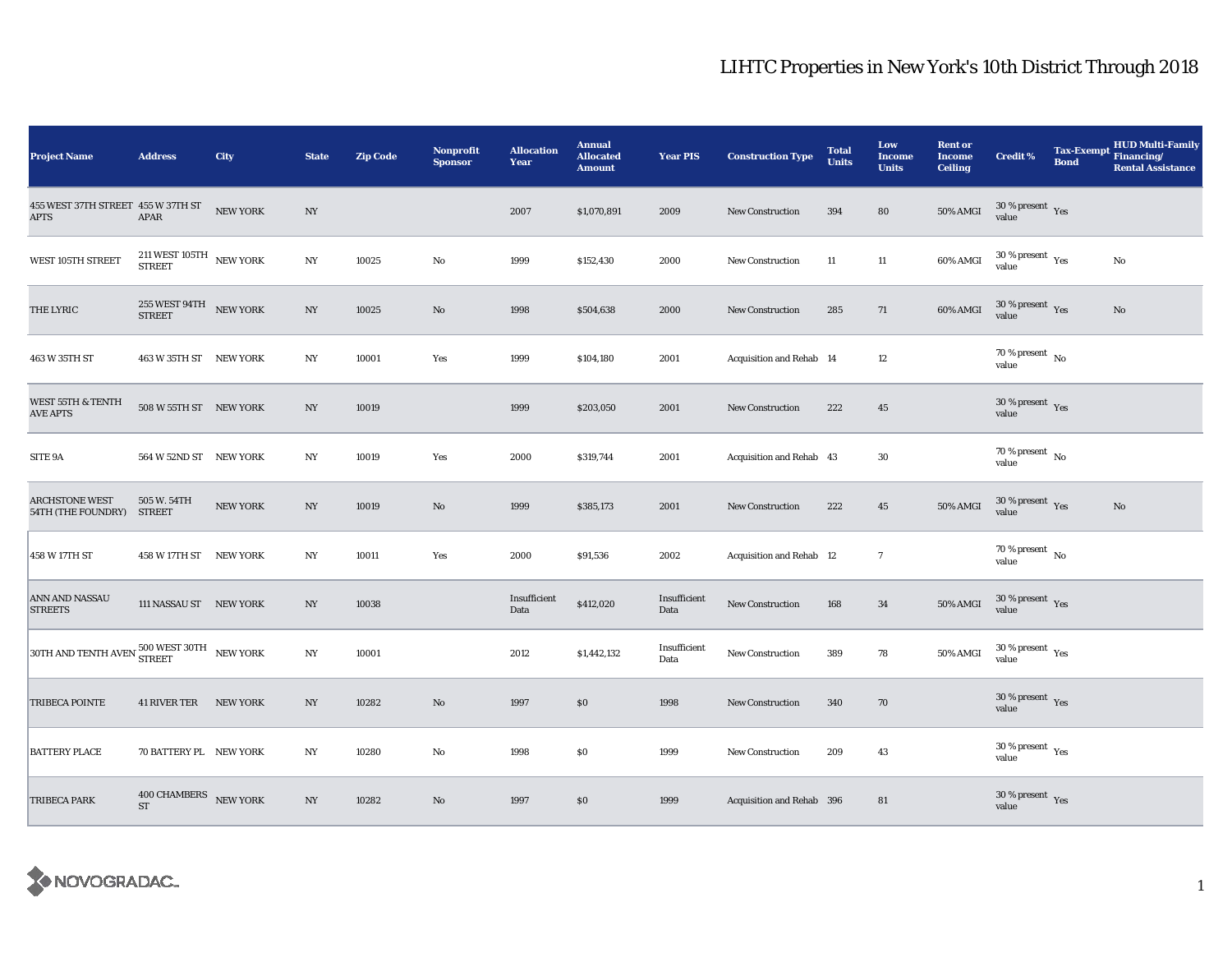| <b>Project Name</b>  | <b>Address</b>                                     | City     | <b>State</b>             | <b>Zip Code</b> | <b>Nonprofit</b><br><b>Sponsor</b> | <b>Allocation</b><br>Year | <b>Annual</b><br><b>Allocated</b><br><b>Amount</b> | <b>Year PIS</b> | <b>Construction Type</b> | <b>Total</b><br><b>Units</b> | Low<br><b>Income</b><br><b>Units</b> | <b>Rent or</b><br><b>Income</b><br><b>Ceiling</b> | <b>Credit %</b>                              | <b>Bond</b> | HUD Multi-Family<br>Tax-Exempt Financing/<br><b>Rental Assistance</b> |
|----------------------|----------------------------------------------------|----------|--------------------------|-----------------|------------------------------------|---------------------------|----------------------------------------------------|-----------------|--------------------------|------------------------------|--------------------------------------|---------------------------------------------------|----------------------------------------------|-------------|-----------------------------------------------------------------------|
| 101 W END AVE        | 101 W END AVE NEW YORK                             |          | NY                       | 10023           | No                                 | 1998                      | \$0                                                | 2000            | <b>New Construction</b>  | 507                          | 104                                  |                                                   | $30$ % present $\,$ $\rm Yes$<br>value       |             |                                                                       |
| THE CLINTON          | $520$ WEST $48\mathrm{TH}$ $$\,\,$ NEW YORK STREET |          | $_{\mathrm{NY}}$         | 10036           | $\mathbf{No}$                      | 2001                      | \$139,858                                          | 2003            | New Construction         | 109                          | $\bf{22}$                            | 50% AMGI                                          | $30$ % present $\,$ $\rm Yes$<br>value       |             | $\mathbf{N}\mathbf{o}$                                                |
| <b>SOUTH COVE</b>    | 50 BATTERY PL NEW YORK                             |          | NY                       | 10280           | No                                 | 1999                      | \$0                                                | 2000            | New Construction         | 208                          | 41                                   |                                                   | $30\,\%$ present $\,$ $\rm Yes$<br>value     |             |                                                                       |
| <b>CHELSEA PLACE</b> | 363 W 30TH ST NEW YORK                             |          | $_{\mathrm{NY}}$         | 10001           | $\rm No$                           | 2000                      | \$0                                                | 2001            | New Construction         | 77                           | 16                                   |                                                   | $30\,\%$ present $\,$ Yes value              |             |                                                                       |
| <b>THEATRE ROW</b>   | 420 W 42ND ST NEW YORK                             |          | $_{\mathrm{NY}}$         | 10036           | No                                 | 2000                      | \$0                                                | 2001            | New Construction         | 264                          | 53                                   |                                                   | $30\,\%$ present $\,$ Yes value              |             |                                                                       |
| <b>IVY TOWERS</b>    | 350 W 43RD ST NEW YORK                             |          | NY                       | 10036           | $\rm No$                           | 2001                      | \$0                                                | 2002            | <b>New Construction</b>  | 320                          | 64                                   |                                                   | $30\,\%$ present $\,$ Yes value              |             |                                                                       |
| <b>VICTORY</b>       | 501 W 41ST ST                                      | NEW YORK | $_{\mathrm{NY}}$         | 10036           | $\rm No$                           | 2000                      | \$0                                                | 2002            | New Construction         | 418                          | 100                                  |                                                   | $30\,\%$ present $\,$ Yes value              |             |                                                                       |
| 360 WEST 43RD        | 360 W 43RD ST NEW YORK                             |          | $_{\mathrm{NY}}$         | 10036           | $\rm No$                           | 2002                      | \$0                                                | 2003            | <b>New Construction</b>  | 256                          | 51                                   |                                                   | $30\,\%$ present $\,$ Yes value              |             |                                                                       |
| <b>WORTH STREET</b>  | 111 WORTH ST NEW YORK                              |          | NY                       | 10013           | $\rm No$                           | 2001                      | \$0                                                | 2003            | New Construction         | 330                          | 66                                   |                                                   | $30$ % present $\rm\thinspace\,Yes$<br>value |             |                                                                       |
| <b>HELENA</b>        | 601 W 57TH ST NEW YORK                             |          | $_{\mathrm{NY}}$         | 10019           | $\mathbf{No}$                      | 2003                      | \$1,164,640                                        | 2005            | New Construction         | 597                          | 120                                  | 50% AMGI                                          | 30 % present $\,$ $\rm Yes$<br>value         |             |                                                                       |
| 33 W END AVE APTS    | 33 W END AVE NEW YORK                              |          | NY                       | 10023           | $\rm No$                           | 2005                      | \$1,256,441                                        | 2006            | <b>New Construction</b>  | 120                          | 119                                  | 60% AMGI                                          | $30\,\%$ present $\,$ Yes value              |             | No                                                                    |
| 521 W 42ND ST APTS   | 521 W 42ND ST NEW YORK                             |          | $\ensuremath{\text{NY}}$ | 10036           | $\mathbf{N}\mathbf{o}$             | 2004                      | \$1,219,448                                        | 2006            | New Construction         | 72                           | 71                                   | 60% AMGI                                          | $30\,\%$ present $\,$ Yes value              |             |                                                                       |
| 93RD & BROADWAY      | 250 W 93RD ST NEW YORK                             |          | NY                       | 10025           | No                                 | 2005                      | \$358,513                                          | 2006            | New Construction         | 143                          | $30\,$                               | 50% AMGI                                          | $30\,\%$ present $\,$ Yes value              |             |                                                                       |

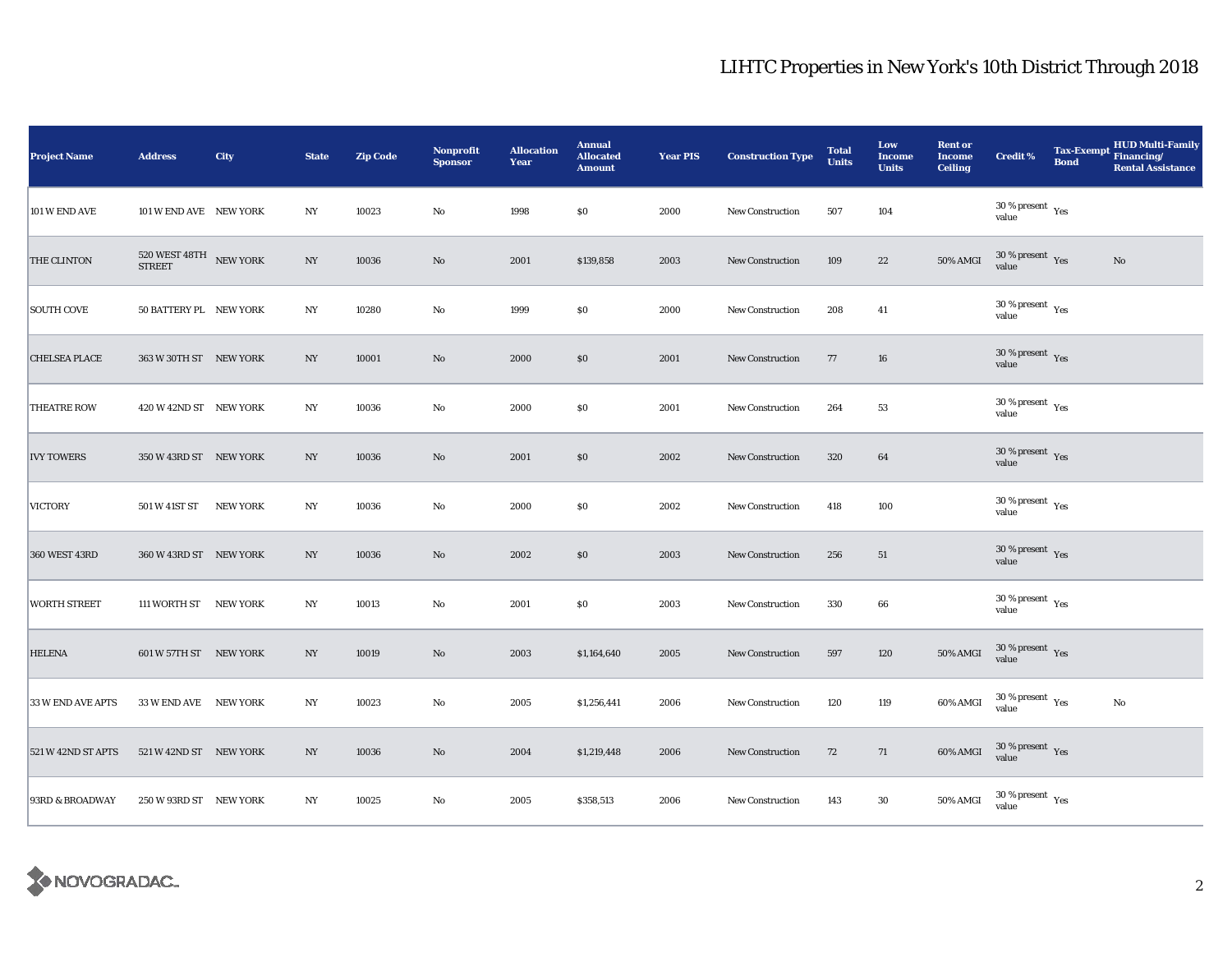| <b>Project Name</b>                          | <b>Address</b>          | City            | <b>State</b>     | <b>Zip Code</b> | <b>Nonprofit</b><br><b>Sponsor</b> | <b>Allocation</b><br>Year | <b>Annual</b><br><b>Allocated</b><br><b>Amount</b> | <b>Year PIS</b>      | <b>Construction Type</b>  | <b>Total</b><br><b>Units</b> | Low<br><b>Income</b><br><b>Units</b> | <b>Rent or</b><br><b>Income</b><br><b>Ceiling</b> | <b>Credit %</b>                              | <b>HUD Multi-Family</b><br><b>Tax-Exempt</b><br>Financing/<br><b>Bond</b><br><b>Rental Assistance</b> |
|----------------------------------------------|-------------------------|-----------------|------------------|-----------------|------------------------------------|---------------------------|----------------------------------------------------|----------------------|---------------------------|------------------------------|--------------------------------------|---------------------------------------------------|----------------------------------------------|-------------------------------------------------------------------------------------------------------|
| <b>SLOAN HOUSE</b>                           | 330 W 34TH ST NEW YORK  |                 | NY               | 10001           |                                    | 1991                      | \$2,123,597                                        | 1991                 | Acquisition and Rehab 638 |                              | 638                                  | 60% AMGI                                          | 70 % present<br>value                        |                                                                                                       |
| <b>SENATE RESIDENCE</b>                      | 206 W 92ND ST NEW YORK  |                 | NY               | 10025           |                                    | 1988                      | $\$0$                                              | Insufficient<br>Data | Acquisition and Rehab 140 |                              | 140                                  |                                                   | $30\,\%$ present $\,$ No $\,$<br>value       |                                                                                                       |
| <b>RIVER PLACE II</b>                        | 600 W 42ND ST NEW YORK  |                 | NY               | 10036           |                                    | 2007                      | \$3,631,203                                        | 2009                 | New Construction          | 1169                         | 234                                  | 50% AMGI                                          | $30\,\%$ present $\,$ Yes value              |                                                                                                       |
| 316 ELEVENTH AVE APT: 316 11TH AVE           |                         | <b>NEW YORK</b> | NY               | 10001           |                                    | 2007                      | \$1,518,281                                        | 2010                 | <b>New Construction</b>   | 369                          | 80                                   | 50% AMGI                                          | $30$ % present $\rm\thinspace\,Yes$<br>value |                                                                                                       |
| 350 WEST 37TH ST (TOW 350 W 37TH ST NEW YORK |                         |                 | NY               | 10018           |                                    | 2008                      | \$455,251                                          | 2010                 | New Construction          | 207                          | 42                                   | 50% AMGI                                          | $30$ % present $\,$ $\rm Yes$<br>value       |                                                                                                       |
| 505 WEST 37TH STREET 505 W 37TH ST NEW YORK  |                         |                 | $_{\mathrm{NY}}$ | 10018           |                                    | 2008                      | \$2,477,865                                        | 2010                 | <b>New Construction</b>   | 835                          | 168                                  | 50% AMGI                                          | $30\,\%$ present $\,$ Yes value              |                                                                                                       |
| 42ND & 10TH AVE                              | 450 W 42ND ST NEW YORK  |                 | NY               | 10036           |                                    | 2007                      | \$2,509,117                                        | 2011                 | <b>New Construction</b>   | 656                          | 163                                  | 60% AMGI                                          | $30\,\%$ present $\,$ Yes value              |                                                                                                       |
| <b>CLINTON PARK</b>                          | <b>770 11TH AVE</b>     | <b>NEW YORK</b> | NY               | 10019           |                                    | 2010                      | \$675,314                                          | 2011                 | New Construction          | 222                          | 44                                   | 50% AMGI                                          | $30\,\%$ present $\,$ Yes value              |                                                                                                       |
| CLINTON PARK PHASE II 550 W 54TH ST NEW YORK |                         |                 | NY               | 10019           |                                    | 2011                      | \$1,098,966                                        | 2012                 | New Construction          | $\bf{0}$                     | $\mathbf 0$                          | 50% AMGI                                          | $30\,\%$ present $\,$ Yes<br>value           |                                                                                                       |
| 330 W 39TH ST                                | 330 W 39TH ST NEW YORK  |                 | NY               | 10018           |                                    | 2010                      | \$764,391                                          | 2012                 | Not Indicated             | 199                          | 42                                   | 50% AMGI                                          | $30$ % present $\rm\thinspace\,Yes$<br>value |                                                                                                       |
| 439 W 53RD ST                                | 439 W 53RD ST NEW YORK  |                 | NY               | 10019           |                                    | 2011                      | \$182,468                                          | 2013                 | <b>New Construction</b>   | 10                           | 10                                   | 60% AMGI                                          | $30\,\%$ present $\,$ $\rm Yes$<br>value     |                                                                                                       |
| <b>GOTHAM WEST</b>                           | 550 WEST 45 ST NEW YORK |                 | $_{\mathrm{NY}}$ | 10036           |                                    | 2011                      | \$3,365,732                                        | 2013                 | <b>New Construction</b>   | 1238                         | 249                                  | 50% AMGI                                          | $30\,\%$ present $\,$ Yes value              |                                                                                                       |
| THE LARSTRAND                                | 2196 BROADWAY NEW YORK  |                 | NY               | 10024           |                                    | 2011                      | \$709,964                                          | 2014                 | Not Indicated             | $\bf{0}$                     | $\bf{0}$                             | 50% AMGI                                          | $30\,\%$ present $\,$ Yes value              |                                                                                                       |

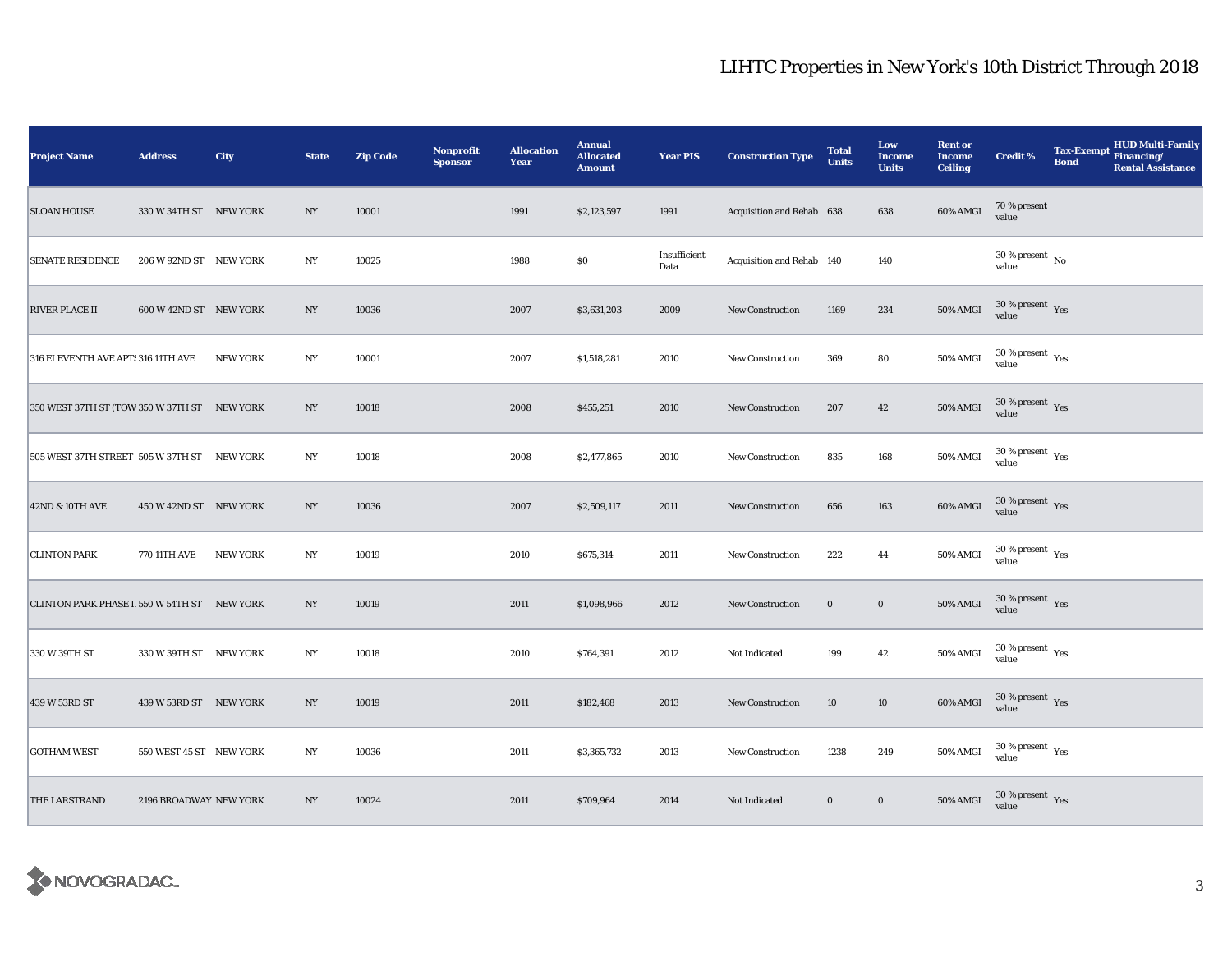| <b>Project Name</b>                                                                                  | <b>Address</b>              | City            | <b>State</b>     | <b>Zip Code</b> | <b>Nonprofit</b><br><b>Sponsor</b> | <b>Allocation</b><br>Year | <b>Annual</b><br><b>Allocated</b><br><b>Amount</b> | <b>Year PIS</b> | <b>Construction Type</b>  | <b>Total</b><br><b>Units</b> | Low<br><b>Income</b><br><b>Units</b> | <b>Rent or</b><br><b>Income</b><br><b>Ceiling</b> | <b>Credit %</b>                              | <b>Bond</b> | <b>HUD Multi-Family</b><br>Tax-Exempt Financing/<br><b>Rental Assistance</b> |
|------------------------------------------------------------------------------------------------------|-----------------------------|-----------------|------------------|-----------------|------------------------------------|---------------------------|----------------------------------------------------|-----------------|---------------------------|------------------------------|--------------------------------------|---------------------------------------------------|----------------------------------------------|-------------|------------------------------------------------------------------------------|
| 160 WEST 62ND STREET 160 WEST 62 ST NEW YORK                                                         |                             |                 | NY               | 10023           |                                    | 2011                      | \$1,467,653                                        | 2014            | New Construction          | 339                          | 68                                   | 50% AMGI                                          | $30\,\%$ present $\,$ Yes value              |             |                                                                              |
| 529 WEST 29TH STREET $\begin{array}{cc} 529 \text{ WEST } 29\text{TH} & \text{NEW YORK} \end{array}$ |                             |                 | $_{\mathrm{NY}}$ | 10001           |                                    | 2012                      | \$19,748,284                                       | 2014            | <b>New Construction</b>   | 139                          | 139                                  | 60% AMGI                                          | $70\%$ present No<br>value                   |             |                                                                              |
| CLUSTER SUPPORTIVE F AMSTERDAM                                                                       | 902-904<br>AVE              | <b>NEW YORK</b> | NY               | 10025           |                                    | 2012                      | \$589,356                                          | 2015            | Not Indicated             | 52                           | $52\,$                               | 60% AMGI                                          | $30$ % present $\rm\thinspace\,Yes$<br>value |             |                                                                              |
| CLINTON ASSOC FOR A F 350 W 49TH ST NEW YORK                                                         |                             |                 | N <sub>Y</sub>   | 10019           |                                    | 1994                      | $\$0$                                              | 1995            | Acquisition and Rehab 12  |                              | $10\,$                               |                                                   | $70\,\%$ present $\,$ No value               |             |                                                                              |
| THE AURORA                                                                                           | 475 W 57TH ST NEW YORK      |                 | $_{\mathrm{NY}}$ | 10019           |                                    | 1994                      | \$0                                                | 1996            | <b>New Construction</b>   | 178                          | 178                                  |                                                   | $70\,\%$ present $\,$ No value               |             |                                                                              |
| <b>44TH DRIVE RENTAL</b>                                                                             | 902-904<br>AMSTERDAM<br>AVE | <b>NEW YORK</b> | $_{\mathrm{NY}}$ | 10025           |                                    | 2013                      | \$222,893                                          | 2016            | Not Indicated             | 105                          | $21\,$                               | 50% AMGI                                          | 30 % present<br>value                        |             |                                                                              |
| 175 WEST 60TH STREET $^{175}_{ST}$ WEST 60TH NEW YORK                                                |                             |                 | $_{\mathrm{NY}}$ | 10023           |                                    | 2012                      | \$1,223,215                                        | 2016            | <b>New Construction</b>   | 258                          | $52\,$                               | <b>50% AMGI</b>                                   | 30 % present<br>value                        |             |                                                                              |
| 625 WEST 57TH STREET 625 WEST 57 ST NEW YORK                                                         |                             |                 | $_{\mathrm{NY}}$ | 10019           |                                    | 2014                      | \$3,206,013                                        | 2016            | Not Indicated             | 709                          | 142                                  | <b>50% AMGI</b>                                   | 30 % present<br>value                        |             |                                                                              |
| RIVERSIDE SITE 2                                                                                     | 21 WEST END<br>AVE          | <b>NEW YORK</b> | NY               | 10023           |                                    | 2012                      | \$2,924,757                                        | 2016            | <b>New Construction</b>   | 616                          | 127                                  | <b>50% AMGI</b>                                   | 30 % present<br>value                        |             |                                                                              |
| 525 WEST 52ND STREET $\frac{525}{ST}$ WEST 52ND NEW YORK                                             |                             |                 | $_{\mathrm{NY}}$ | 10019           |                                    | 2015                      | \$1,787,815                                        | 2017            | Not Indicated             | 392                          | 79                                   | 60% AMGI                                          | 30 % present<br>value                        |             |                                                                              |
| 305 W 97TH ST                                                                                        | 305 W 97TH ST NEW YORK      |                 | NY               | 10025           | Yes                                | 1991                      | \$472,785                                          | 1991            | Acquisition and Rehab 97  |                              | 93                                   |                                                   | Not<br>Indicated                             |             |                                                                              |
| <b>WESTBOURNE</b>                                                                                    | 930 W END AVE NEW YORK      |                 | $_{\mathrm{NY}}$ | 10025           | Yes                                | 1991                      | \$131,356                                          | 1992            | Acquisition and Rehab 128 |                              | 118                                  |                                                   | Not<br>Indicated                             |             |                                                                              |
| CLINTON HOUSING DEV 454 W 35TH ST NEW YORK                                                           |                             |                 | NY               | 10001           | Yes                                | 1992                      | \$369,421                                          | 1994            | Acquisition and Rehab 55  |                              | 53                                   |                                                   | Not<br>Indicated                             |             |                                                                              |

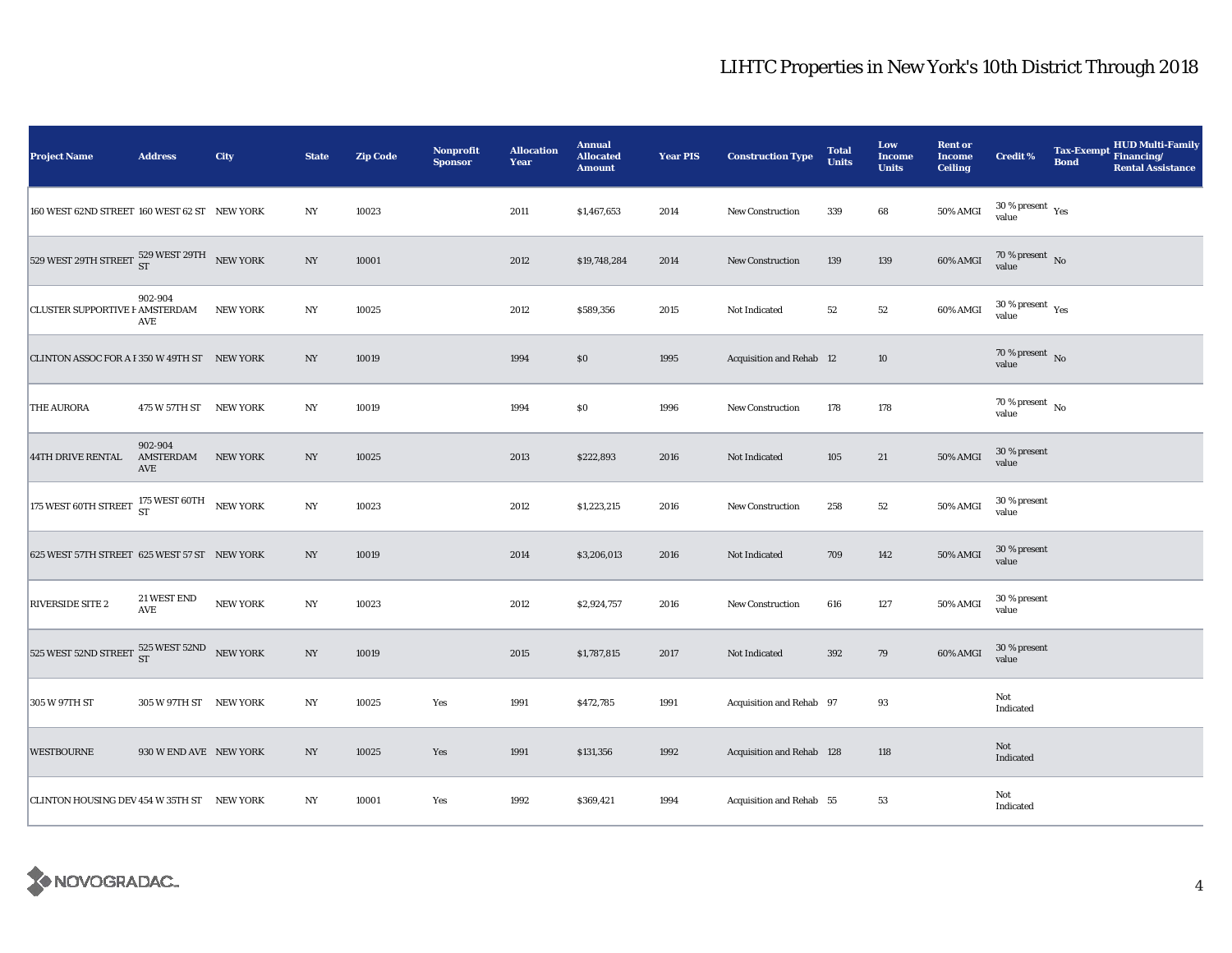| <b>Project Name</b>                         | <b>Address</b>                                           | City            | <b>State</b>     | <b>Zip Code</b> | <b>Nonprofit</b><br><b>Sponsor</b> | <b>Allocation</b><br>Year | <b>Annual</b><br><b>Allocated</b><br><b>Amount</b> | <b>Year PIS</b> | <b>Construction Type</b>  | <b>Total</b><br><b>Units</b> | Low<br><b>Income</b><br><b>Units</b> | <b>Rent or</b><br><b>Income</b><br><b>Ceiling</b> | <b>Credit %</b>                              | <b>Tax-Exempt</b><br><b>Bond</b> | <b>HUD Multi-Family</b><br>Financing/<br><b>Rental Assistance</b> |
|---------------------------------------------|----------------------------------------------------------|-----------------|------------------|-----------------|------------------------------------|---------------------------|----------------------------------------------------|-----------------|---------------------------|------------------------------|--------------------------------------|---------------------------------------------------|----------------------------------------------|----------------------------------|-------------------------------------------------------------------|
| <b>TRIBECA TOWER</b>                        | 105 DUANE ST NEW YORK                                    |                 | NY               | 10007           |                                    | 1994                      | \$278,765                                          | 1994            | Acquisition and Rehab 440 |                              | 88                                   |                                                   | Not<br>Indicated                             |                                  |                                                                   |
| <b>TRIBECA TOWERS</b>                       | 105 DUANE<br><b>STREET</b>                               | <b>NEW YORK</b> | NY               | 10007           |                                    | 1994                      | \$278,765                                          | 1994            | Acquisition and Rehab 88  |                              | 71                                   | 50% AMGI                                          | $30\,\%$ present $\,$ $\rm Yes$<br>value     |                                  | No                                                                |
| <b>FLEMISTER HDFC</b>                       | 527 W 22ND ST NEW YORK                                   |                 | NY               | 10011           | $\rm No$                           | 1993                      | \$202,679                                          | 1995            | Acquisition and Rehab 50  |                              | 49                                   |                                                   | Not<br>Indicated                             | No                               |                                                                   |
| <b>HOLLAND HOTEL</b>                        | 351 W 42ND ST NEW YORK                                   |                 | NY               | 10036           | No                                 | 1993                      | \$1,529,479                                        | 1995            | Acquisition and Rehab 308 |                              | 307                                  |                                                   | Not<br>Indicated                             | No                               |                                                                   |
| <b>MANHATTAN WEST</b>                       | 35-101 WEST<br>END AVENUE                                | NEW YORK        | $_{\mathrm{NY}}$ | 10023           | Yes                                | 1993                      | \$843,763                                          | 1995            | <b>New Construction</b>   | 200                          | 200                                  | 60% AMGI                                          | $30\,\%$ present $\,$ Yes value              |                                  | No                                                                |
| THE NICOLE                                  | $400$ WEST $55 \mathrm{TH}$ $$\,\,$ NEW YORK STREET      |                 | $_{\mathrm{NY}}$ | 10019           | $\rm No$                           | 2002                      | \$247,213                                          | 2004            | <b>New Construction</b>   | 149                          | $30\,$                               | 50% AMGI                                          | $30\,\%$ present $\,$ Yes value              |                                  | Yes                                                               |
| RELATED - WESTPORT                          | $500$ WEST $56\mathrm{TH}$ $$\,\mathrm{NEW}$ YORK STREET |                 | $_{\mathrm{NY}}$ | 10019           | No                                 | 2004                      | \$678,835                                          | 2004            | New Construction          | 371                          | 77                                   | 50% AMGI                                          | $30\,\%$ present $\,$ Yes value              |                                  | No                                                                |
| <b>CLINTON PARKVIEW</b>                     | <b>555 WEST 52ND</b><br><b>STREET</b>                    | NEW YORK        | NY               | 10019           | $\rm No$                           | 2003                      | \$594,278                                          | 2005            | New Construction          | 96                           | 67                                   | 60% AMGI                                          | $30$ % present $\rm\thinspace\,Yes$<br>value |                                  |                                                                   |
| PHELPS HOUSES                               | $595$ COLUMBUS $$\,{\rm NEW\,YORK}$$ AVENUE              |                 | $_{\mathrm{NY}}$ | 10024           | Yes                                | 2004                      | \$752,541                                          | 2005            | Acquisition and Rehab 169 |                              | 167                                  | 60% AMGI                                          | $30\,\%$ present $\,$ Yes value              |                                  | Yes                                                               |
| MICHALSKI RESIDENCE 206 W 84TH ST NEW YORK  |                                                          |                 | NY               | 10024           |                                    | 1995                      | \$0                                                | 1997            | Acquisition and Rehab 18  |                              | 18                                   |                                                   | 70 % present $\hbox{~No}$<br>value           |                                  |                                                                   |
| <b>ROCKROSE</b>                             | 100 JANE ST                                              | <b>NEW YORK</b> | NY               | 10014           | Yes                                | 1995                      | \$125,658                                          | 1996            | <b>New Construction</b>   | 148                          | $30\,$                               |                                                   | <b>Not</b><br>Indicated                      | Yes                              |                                                                   |
| 100 JANE STREET                             | 100 JANE<br><b>STREET</b>                                | <b>NEW YORK</b> | $_{\mathrm{NY}}$ | 10014           |                                    | 1995                      | \$125,658                                          | 1996            | New Construction          | 30                           | $30\,$                               | 50% AMGI                                          | $30$ % present $\rm\thinspace\,Yes$<br>value |                                  | No                                                                |
| 400 W 59TH ST PRTNRS 400 W 59TH ST NEW YORK |                                                          |                 | NY               | 10019           | Yes                                | 1995                      | \$997,400                                          | 1997            | New Construction          | 722                          | 148                                  |                                                   | Not<br>Indicated                             | Yes                              |                                                                   |

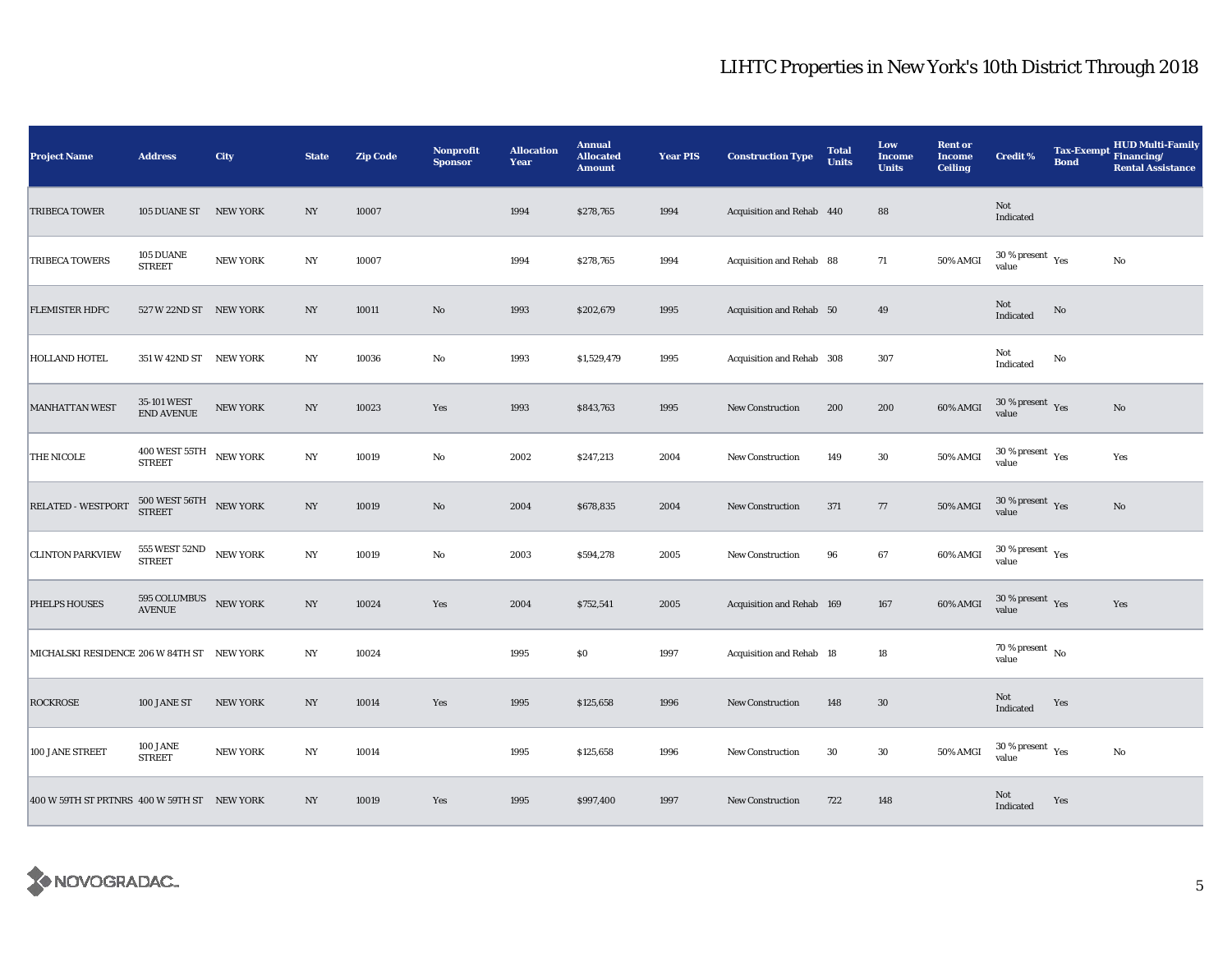| <b>Project Name</b>                                  | <b>Address</b>                                     | City            | <b>State</b>     | <b>Zip Code</b> | <b>Nonprofit</b><br><b>Sponsor</b> | <b>Allocation</b><br>Year | <b>Annual</b><br><b>Allocated</b><br><b>Amount</b> | <b>Year PIS</b> | <b>Construction Type</b>  | <b>Total</b><br><b>Units</b> | Low<br><b>Income</b><br><b>Units</b> | <b>Rent or</b><br><b>Income</b><br><b>Ceiling</b> | <b>Credit %</b>                             | Tax-Exempt Financing/<br><b>Bond</b> | <b>HUD Multi-Family</b><br><b>Rental Assistance</b> |
|------------------------------------------------------|----------------------------------------------------|-----------------|------------------|-----------------|------------------------------------|---------------------------|----------------------------------------------------|-----------------|---------------------------|------------------------------|--------------------------------------|---------------------------------------------------|---------------------------------------------|--------------------------------------|-----------------------------------------------------|
| <b>EUCLID HALL</b>                                   | 2345<br><b>BROADWAY</b>                            | <b>NEW YORK</b> | $_{\mathrm{NY}}$ | 10024           | No                                 | 1995                      | \$335,677                                          | 1997            | Acquisition and Rehab 289 |                              | 264                                  |                                                   | Not<br>Indicated                            | No                                   |                                                     |
| <b>ONE COLUMBUS PLACE</b>                            | $400$ WEST $59\mathrm{TH}$ $$\,\,$ NEW YORK STREET |                 | $_{\mathrm{NY}}$ | 10019           |                                    | 1995                      | \$956,402                                          | 1997            | <b>New Construction</b>   | 149                          | 149                                  | 50% AMGI                                          | $30\,\%$ present $\,$ Yes<br>value          |                                      | No                                                  |
| 300 W 46TH ST                                        | 300 W 46TH ST NEW YORK                             |                 | NY               | 10036           | Yes                                | 1996                      | \$466,755                                          | 1998            | Acquisition and Rehab 70  |                              | 65                                   |                                                   | 70 % present $\hbox{~No}$<br>value          |                                      |                                                     |
| 401 W 40TH ST                                        | 401 W 40TH ST NEW YORK                             |                 | $_{\mathrm{NY}}$ | 10018           | Yes                                | 1996                      | \$272,724                                          | 1998            | Acquisition and Rehab 38  |                              | ${\bf 28}$                           |                                                   | 70 % present $\,$ No $\,$<br>value          |                                      |                                                     |
| THE SAGAMORE                                         | 189 W 89TH ST NEW YORK                             |                 | NY               | 10024           | No                                 | 1996                      | \$362,291                                          | 1998            | <b>New Construction</b>   | 265                          | 53                                   | 50% AMGI                                          | Not<br>Indicated                            | Yes                                  |                                                     |
| NEW GOTHAM                                           | $520$ WEST $43\mathrm{RD}$ $$\,$ NEW YORK STREET   |                 | $_{\mathrm{NY}}$ | 10036           | $\mathbf{N}\mathbf{o}$             | 1996                      | \$416,838                                          | 1998            | Not Indicated             | 373                          | ${\bf 76}$                           | 50% AMGI                                          | $30\,\%$ present $\,$ Yes value             |                                      | Yes                                                 |
| $216$ AND 224 WEST 141ST $\frac{216}{\text{STREET}}$ |                                                    | <b>NEW YORK</b> | $_{\mathrm{NY}}$ | 10030           | No                                 | 1997                      | \$59,716                                           | 1998            | Not Indicated             | $30\,$                       | $30\,$                               | 60% AMGI                                          | $30$ % present $\,$ No $\,$<br>value        |                                      | No                                                  |
| W. 61ST STREET APARTN $^{33}_{\Lambda \rm VENUE}$    |                                                    | NEW YORK        | $_{\mathrm{NY}}$ | 10023           | $\rm No$                           | 2007                      | \$508,897                                          | 2006            | <b>New Construction</b>   | 211                          | 43                                   | 50% AMGI                                          | $30\,\%$ present $\,$ Yes<br>value          |                                      | $\mathbf{N}\mathbf{o}$                              |
| CLINTON OLD SCHOOL 552 W 53RD ST NEW YORK            |                                                    |                 | NY               | 10019           | Yes                                | 2009                      | \$317,000                                          | 2007            | Acquisition and Rehab 53  |                              | $^{\rm 52}$                          | 60% AMGI                                          | $70$ % present $\,$ No $\,$<br>value        |                                      |                                                     |
| HOLY SPIRIT SENIOR AP <sup>4624 17TH</sup>           |                                                    | <b>BROOKLYN</b> | $_{\mathrm{NY}}$ | 11204           | Yes                                | 2005                      | \$199,543                                          | 2007            | Acquisition and Rehab 51  |                              | ${\bf 50}$                           | 60% AMGI                                          | $30\,\%$ present $\,$ Yes value             |                                      | $\mathbf{N}\mathbf{o}$                              |
| HUNTERSMOON HALL 2612 BROADWAY NEW YORK              |                                                    |                 | NY               | 10025           | Yes                                | 2009                      | \$1,018,376                                        | 2007            | Acquisition and Rehab 137 |                              | 136                                  | 60% AMGI                                          | 70 % present $\rm\thinspace_{Yes}$<br>value |                                      |                                                     |
| MSGR. JOHN P. OBRIEN HAMILTON                        | 4112 FT.<br><b>PARKWAY</b>                         | <b>BROOKLYN</b> | $_{\mathrm{NY}}$ | 11219           | Yes                                | 2005                      | \$409,201                                          | 2007            | Acquisition and Rehab 113 |                              | 112                                  | 60% AMGI                                          | $30\,\%$ present $\,$ Yes value             |                                      | $\mathbf{N}\mathbf{o}$                              |
| 353-355 WEST 30TH STRI 353 W 30TH ST NEW YORK        |                                                    |                 | NY               | 10001           | Yes                                | 2008                      | \$77,748                                           | 2008            | Acquisition and Rehab 32  |                              | 24                                   | 60% AMGI                                          | $30\,\%$ present $\,$ No value              |                                      |                                                     |

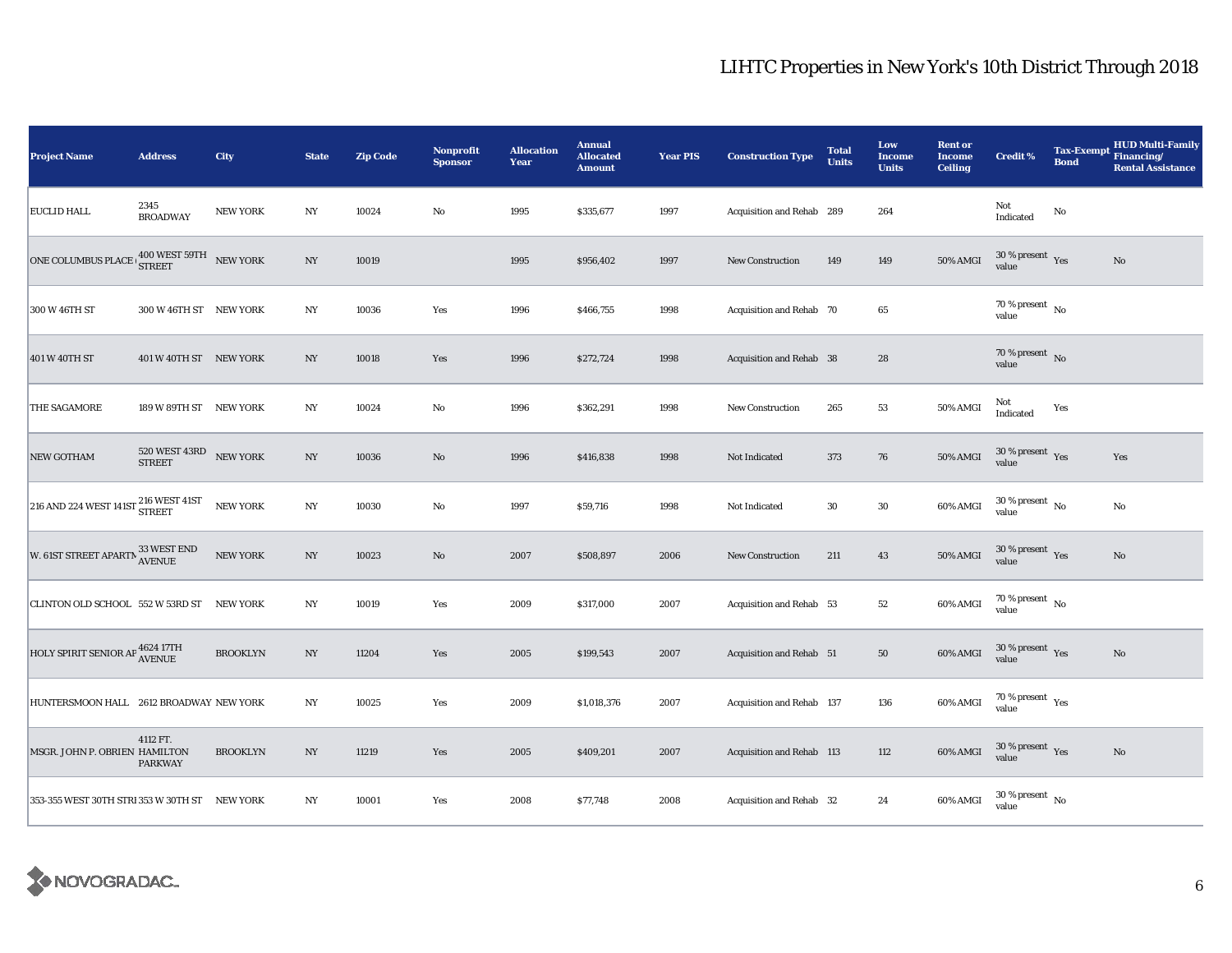| <b>Project Name</b>                        | <b>Address</b>                              | <b>City</b>      | <b>State</b>     | <b>Zip Code</b> | <b>Nonprofit</b><br><b>Sponsor</b> | <b>Allocation</b><br>Year | <b>Annual</b><br><b>Allocated</b><br><b>Amount</b> | <b>Year PIS</b>      | <b>Construction Type</b>  | <b>Total</b><br><b>Units</b> | Low<br><b>Income</b><br><b>Units</b> | <b>Rent or</b><br><b>Income</b><br><b>Ceiling</b> | <b>Credit %</b>                    | <b>Tax-Exempt</b><br><b>Bond</b> | <b>HUD Multi-Family</b><br>Financing/<br><b>Rental Assistance</b> |
|--------------------------------------------|---------------------------------------------|------------------|------------------|-----------------|------------------------------------|---------------------------|----------------------------------------------------|----------------------|---------------------------|------------------------------|--------------------------------------|---------------------------------------------------|------------------------------------|----------------------------------|-------------------------------------------------------------------|
| <b>COALITION HOUSES</b>                    | 166 W 77TH ST NEW YORK                      |                  | NY               | 10024           |                                    | 2000                      | \$0                                                | 2002                 | Acquisition and Rehab 38  |                              | 34                                   |                                                   | 70 % present $\,$ No $\,$<br>value |                                  |                                                                   |
| THE SAGAMORE                               | 189 WEST 89TH NEW YORK<br><b>STREET</b>     |                  | $_{\mathrm{NY}}$ | 10024           | No                                 | 1996                      | \$362,291                                          | 1998                 | Not Indicated             | 53                           | ${\bf 53}$                           | 50% AMGI                                          | 30 % present<br>value              |                                  |                                                                   |
| BENSONHURST HOUSIN 2164 78TH ST            |                                             | <b>BROOKLYN</b>  | NY               | 11214           |                                    | Insufficient<br>Data      | \$545,356                                          | 2015                 | Acquisition and Rehab 71  |                              | 70                                   | 60% AMGI                                          | 30 % present<br>value              |                                  | Yes                                                               |
| <b>STARDOM HALL</b>                        | 330-332 WEST<br>51ST STREET                 | <b>NEW YORK</b>  | NY               | 10019           | Yes                                | 2013                      | \$720,187                                          | 2015                 | Acquisition and Rehab 109 |                              | 108                                  | 60% AMGI                                          | 70 % present<br>value              |                                  | Yes                                                               |
| <b>BRIDGE LAND WEST</b>                    | 456<br>WASHINGTON NEW YORK<br><b>STREET</b> |                  | $_{\mathrm{NY}}$ | 10013           | $\rm No$                           | 2016                      | \$533,851                                          | 2016                 | New Construction          | 22                           | $\bf 22$                             | 60% AMGI                                          | 30 % present<br>value              |                                  | No                                                                |
| <b>GATEWAY ELTON III</b>                   | 1062 ELTON<br><b>STREET</b>                 | <b>NEW YORK</b>  | $_{\mathrm{NY}}$ | 10013           |                                    | Insufficient<br>Data      | \$3,912,942                                        | 2016                 | <b>New Construction</b>   | 289                          | 281                                  | 60% AMGI                                          | 30 % present<br>value              |                                  |                                                                   |
| BENSONHURST HOUSIN 2164 78TH               |                                             | <b>BROOKLYN</b>  | $_{\mathrm{NY}}$ | 11214           | $\rm No$                           | 2016                      | \$545,356                                          | 2016                 | Acquisition and Rehab 71  |                              | 70                                   | 60% AMGI                                          | 30 % present<br>value              |                                  | Yes                                                               |
| NYCHA TRIBOROUGH PI WASHINGTON             | 456<br><b>STREET</b>                        | <b>NEW YORK</b>  | $_{\mathrm{NY}}$ | 10013           | $\rm No$                           | 2017                      | \$533,851                                          | 2016                 | New Construction          | 22                           | $22\,$                               | 60% AMGI                                          | 30 % present<br>value              |                                  |                                                                   |
| 261 HUDSON                                 | 261 HUDSON                                  | <b>MANHATTAN</b> | NY               | 10013           | $\mathbf{N}\mathbf{o}$             | 2018                      | \$763,830                                          | 2017                 | <b>New Construction</b>   | 41                           | 41                                   | 60% AMGI                                          | 30 % present<br>value              |                                  | No                                                                |
| BRIDGE LAND HUDSON 261 HUDSON              |                                             | <b>NEW YORK</b>  | NY               | 10013           | No                                 | 2017                      | \$763,830                                          | 2017                 | New Construction          | 41                           | 41                                   | 60% AMGI                                          | 30 % present<br>value              |                                  | $\mathbf{No}$                                                     |
| 101-117 WORTH STREET WORTH ST              |                                             | <b>NEW YORK</b>  | NY               |                 |                                    | Insufficient<br>Data      | \$0                                                | Insufficient<br>Data | Not Indicated             | 66                           | $\bf{0}$                             |                                                   | Not<br>Indicated                   |                                  |                                                                   |
| 250 WEST 93RD STREET $^{2489}_{nnc}$ .     | <b>BROADWAY</b>                             | <b>NEW YORK</b>  | $_{\mathrm{NY}}$ | 10025           |                                    | Insufficient<br>Data      | $\$0$                                              | Insufficient<br>Data | Not Indicated             | 30                           | $\mathbf 0$                          |                                                   | Not<br>Indicated                   |                                  |                                                                   |
| CLINTON GREEN NORTH 501 W 52ND ST NEW YORK |                                             |                  | NY               | 10019           |                                    | Insufficient<br>Data      | \$0                                                | Insufficient<br>Data | Not Indicated             | 68                           | $\bf{0}$                             |                                                   | Not<br>Indicated                   |                                  |                                                                   |

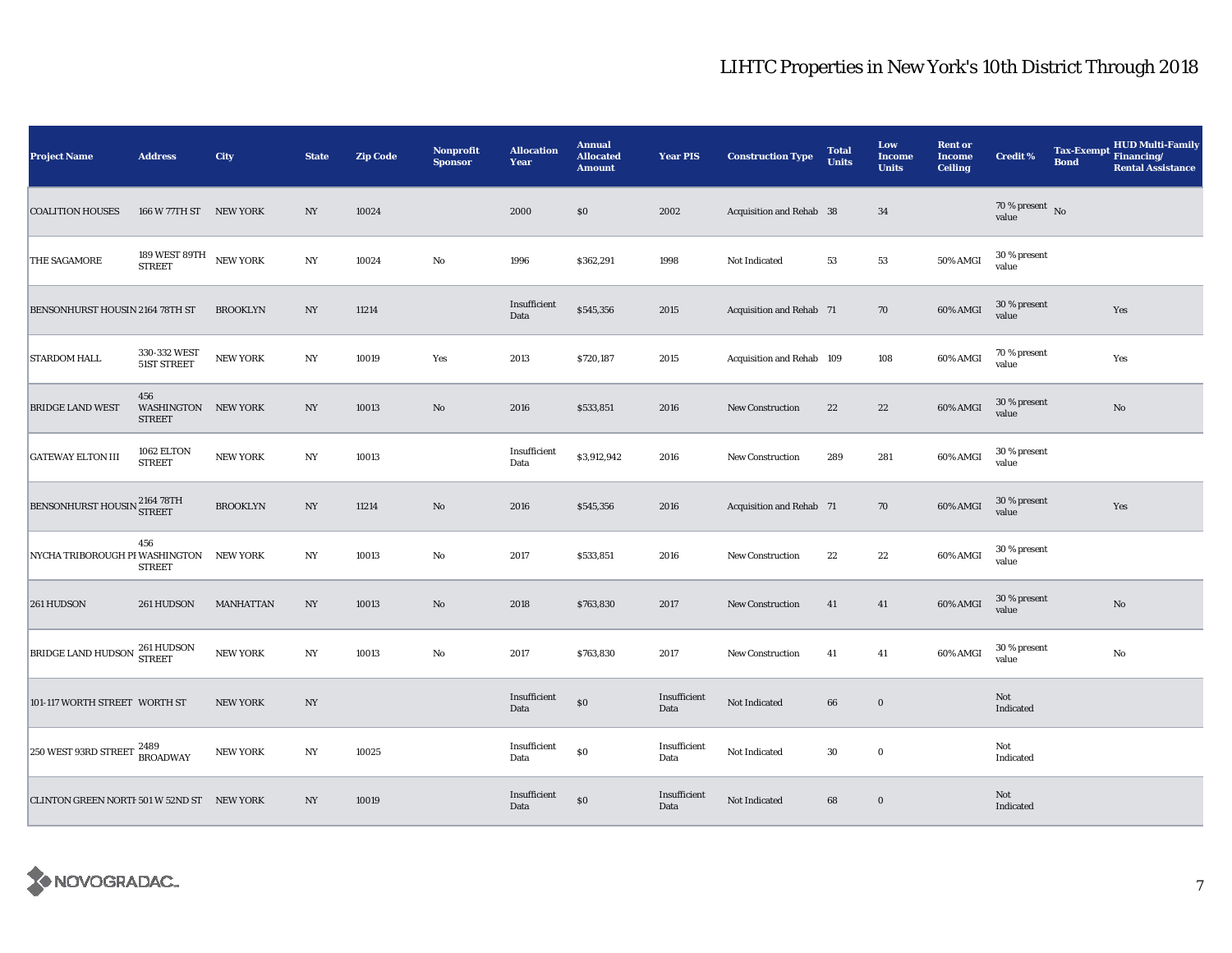| <b>Project Name</b>                                                              | <b>Address</b>                                                | City            | <b>State</b>     | <b>Zip Code</b> | <b>Nonprofit</b><br><b>Sponsor</b> | <b>Allocation</b><br>Year | <b>Annual</b><br><b>Allocated</b><br><b>Amount</b> | <b>Year PIS</b>      | <b>Construction Type</b>  | <b>Total</b><br><b>Units</b> | Low<br><b>Income</b><br><b>Units</b> | <b>Rent or</b><br><b>Income</b><br><b>Ceiling</b> | <b>Credit %</b>                                      | <b>Bond</b> | <b>HUD Multi-Family</b><br>Tax-Exempt Financing/<br><b>Rental Assistance</b> |
|----------------------------------------------------------------------------------|---------------------------------------------------------------|-----------------|------------------|-----------------|------------------------------------|---------------------------|----------------------------------------------------|----------------------|---------------------------|------------------------------|--------------------------------------|---------------------------------------------------|------------------------------------------------------|-------------|------------------------------------------------------------------------------|
| CLINTON GREEN SOUTH 501 W 52ND ST                                                |                                                               | <b>NEW YORK</b> | $_{\mathrm{NY}}$ | 10019           |                                    | Insufficient<br>Data      | \$0                                                | Insufficient<br>Data | Not Indicated             | 58                           | $\bf{0}$                             |                                                   | Not<br>Indicated                                     |             |                                                                              |
| 16 DUTCH HDFC                                                                    | 110 FULTON<br><b>STREET</b>                                   | <b>NEW YORK</b> | $_{\mathrm{NY}}$ | 10038           |                                    | 2006                      | \$314,847                                          | 2008                 | Acquisition and Rehab 28  |                              | 27                                   | 60% AMGI                                          | $30\,\%$ present $\,$ Yes<br>value                   |             |                                                                              |
| 500 W 42ND ST WEST WI 500 W 42ND ST NEW YORK                                     |                                                               |                 | NY               | 10036           | Yes                                | 2009                      | \$858,261                                          | 2010                 | Acquisition and Rehab 66  |                              | 65                                   | 50% AMGI                                          | $30$ % present $\,$ No $\,$<br>value                 |             |                                                                              |
| <b>89 MURRAY STREET</b>                                                          | <b>89 MURRAY</b><br><b>STREET</b>                             | <b>NEW YORK</b> | NY               | 10007           | $\rm No$                           | 2005                      | \$378,764                                          | 2010                 | <b>New Construction</b>   | 163                          | 33                                   | 50% AMGI                                          | $30$ % present $\,$ $\rm Yes$<br>value               |             | No                                                                           |
| <b>WEST 80'S CLUSTER</b>                                                         | 44 W 87TH ST                                                  | <b>NEW YORK</b> | $_{\mathrm{NY}}$ | 10024           | Yes                                | 2008                      | \$542,244                                          | 2010                 | Acquisition and Rehab 27  |                              | $\bf 27$                             | 60% AMGI                                          | 70 % present $\hbox{~No}$<br>value                   |             |                                                                              |
| 500 WEST 42ND STREET 506 W 42ND ST NEW YORK                                      |                                                               |                 | $_{\mathrm{NY}}$ | 10036           | Yes                                | 2010                      | \$858,261                                          | 2010                 | <b>New Construction</b>   | 65                           | 65                                   | $50\%$ AMGI                                       | $70\,\%$ present $\;\;$ Yes value                    |             |                                                                              |
| <b>WEST 80'S CLUSTER</b>                                                         | 208 W 84TH ST NEW YORK                                        |                 | $_{\mathrm{NY}}$ | 10024           | Yes                                | 2008                      | \$542,244                                          | 2010                 | Acquisition and Rehab 77  |                              | ${\bf 76}$                           | 60% AMGI                                          | $70\,\%$ present $\,$ Yes value                      |             |                                                                              |
| TERRIFIC TENEMENTS                                                               | 527 W 47TH<br>STREET                                          | NEW YORK        | $_{\mathrm{NY}}$ | 10036           | $\rm No$                           | 2010                      | \$473,585                                          | 2010                 | Acquisition and Rehab 88  |                              | 83                                   | 60% AMGI                                          | $30\,\%$ present $\,$ Yes value                      |             | Yes                                                                          |
| THE BRIDGE                                                                       | 482<br>AMSTERDAM<br>AVE                                       | <b>NEW YORK</b> | $_{\mathrm{NY}}$ | 10024           | Yes                                | 2009                      | \$633,623                                          | 2010                 | Acquisition and Rehab 81  |                              | 76                                   | 60% AMGI                                          | 30 % present $\rm\thinspace\gamma_{\rm es}$<br>value |             | Yes                                                                          |
| BRIDGE REVITALIZATIO $^{248\, {\rm WEST}\, 108 {\rm TH}}_{\rm NEW}\, {\rm YORK}$ |                                                               |                 | $_{\mathrm{NY}}$ | 10025           | Yes                                | 2009                      | \$633,623                                          | 2010                 | Acquisition and Rehab 101 |                              | 96                                   | 60% AMGI                                          | $30\,\%$ present $\,$ Yes<br>value                   |             | Yes                                                                          |
| <b>AMSTERDAM</b>                                                                 | $240$ WEST $65 \mathrm{TH}$ $$\,\,$ NEW YORK<br><b>STREET</b> |                 | NY               | 11213           | $\mathbf{No}$                      | 2010                      | \$525,750                                          | 2011                 | Acquisition and Rehab 175 |                              | 144                                  | 60% AMGI                                          | $30$ % present $\rm\thinspace\,Yes$<br>value         |             | No                                                                           |
| ECHO APARTMENTS ASS AMSTERDAM                                                    | 1050<br>AVE                                                   | <b>NEW YORK</b> | $_{\mathrm{NY}}$ | 10025           | Yes                                | 2010                      | \$755,491                                          | 2011                 | Acquisition and Rehab 99  |                              | $\bf 97$                             | 60% AMGI                                          | $30\,\%$ present $\,$ Yes value                      |             |                                                                              |
| <b>BILANDER HALL</b>                                                             | 260 W 99TH ST NEW YORK                                        |                 | $_{\mathrm{NY}}$ | 10025           | Yes                                | 2008                      | \$278,862                                          | 2011                 | Acquisition and Rehab 34  |                              | 34                                   | 60% AMGI                                          | 70 % present $\rm\thinspace_{Yes}$<br>value          |             |                                                                              |